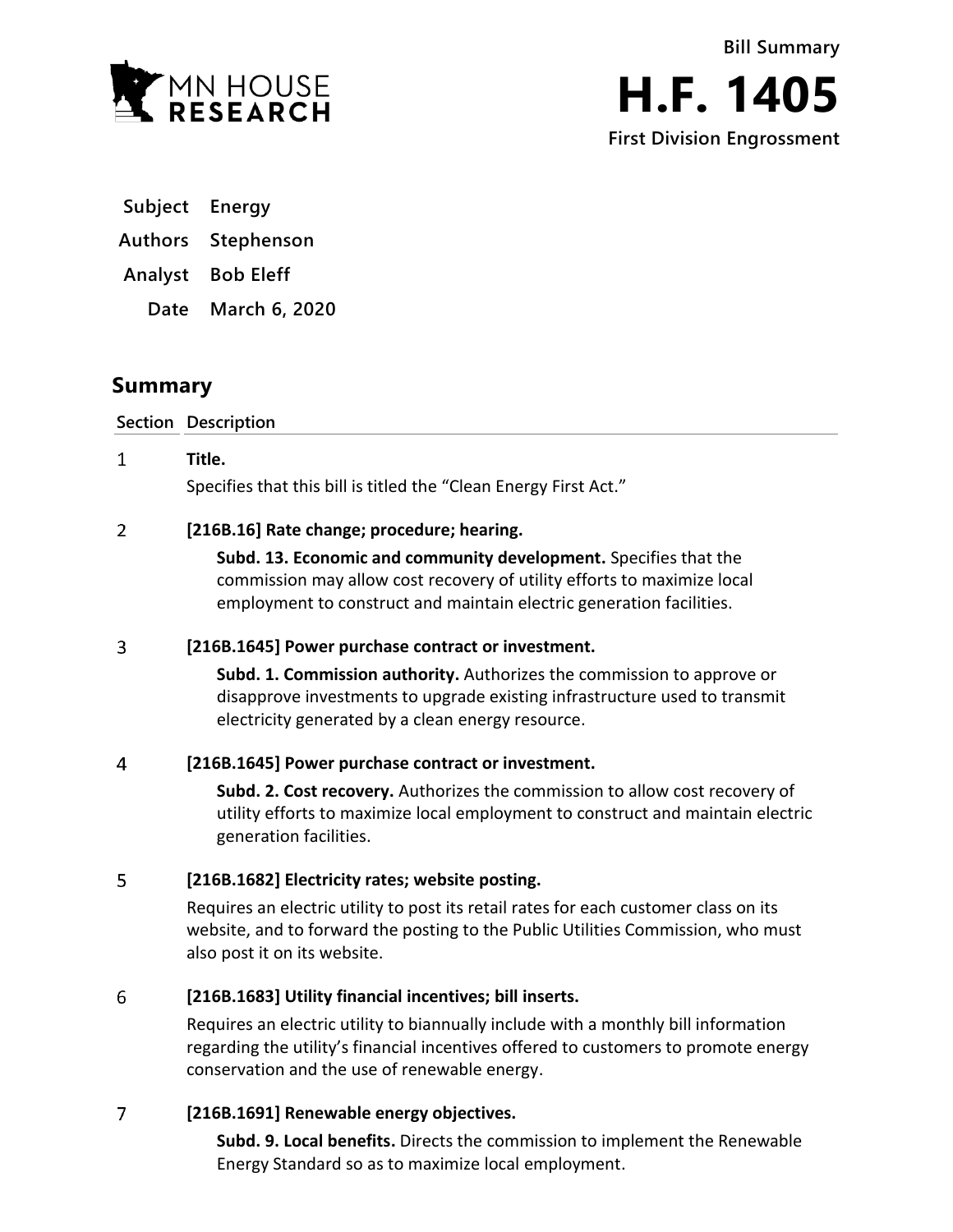### **Section Description**

### 8 **[216B.1697] Electric utility reports to customers; generation sources and environmental impacts.**

Requires an electric utility to annually include with a monthly bill information on the proportion of the utility's electricity's supplies generated from each separate energy source (wind, coal, natural gas, etc.) and the average number of pounds of air pollutants (carbon dioxide, sulfur dioxide, etc.) produced per megawatt hour of electricity generated. The information must be placed on the utility's website and forwarded to the commission for placement on its website.

### 9 **[216B.2422] Resource planning; renewable energy.**

**Subd. 1. Definitions.** Defines "clean energy resource," "carbon-free resource," and other terms.

### 10 **[216B.2422] Resource planning; renewable energy.**

**Subd. 2. Resource plan filing and approval.** Requires a utility's integrated resource plan to file least cost plans for meeting 50, 75, and 100 percent of demand from a combination of clean energy and carbon-free resources.

### 11 **[216B.2422] Resource planning; renewable energy.**

**Subd. 2d. Seasonal operations analysis.** Requires a utility to analyze in its integrated resource plan the operation of its coal-fired generating units on a seasonal basis.

### 12 **[216B.2422] Resource planning; renewable energy.**

**Subd. 3. Environmental costs.** Requires the commission to use nonzero values for environmental costs in evaluating nonrenewable resource options, including power purchase agreements.

#### 13 **[216B.2422] Resource planning; renewable energy.**

**Subd. 3a. Favored electricity resources; state policy.** Declares that it is state policy to meet electricity demand with a combination of clean energy resources.

### 14 **[216B.2422] Resource planning; renewable energy.**

**Subd. 3b. Nonrenewable energy facility; required analysis.** Specifies the information required to be in a utility's application for approval of the acquisition or construction of energy or capacity from a nonrenewable source.

### 15 **[216B.2422] Resource planning; renewable energy.**

**Subd. 4. Preference for clean energy resources.** Prohibits the commission from approving a nonrenewable energy facility in a resource plan unless a utility demonstrates with clear and convincing evidence that a renewable energy facility, alone or combined with other clean energy resources, is not in the public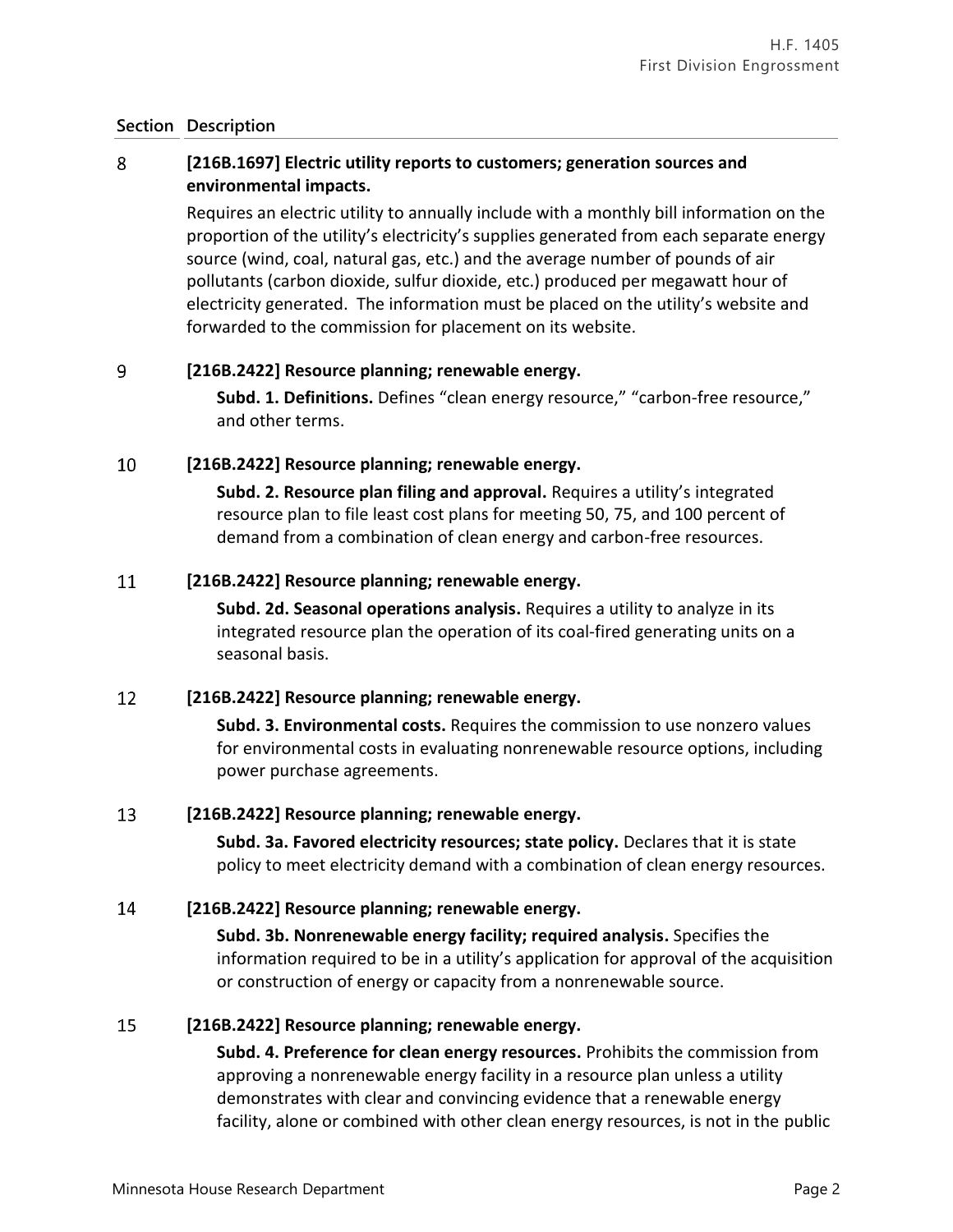## **Section Description**

interest, meaning that it is not affordable or reliable. Specifies the factors the commission must consider in determining affordability and reliability. Requires the commission to make a written determination of its findings.

Provides that a public utility that owns a retiring nonrenewable energy facility shall own an amount of capacity equal to that facility's undepreciated capacity, which the utility may replace with clean energy resources, provided it demonstrates that its ownership is in the public interest and that in 2030 at least 80 percent of its energy sources (85 percent for Xcel) will not contribute to greenhouse gas emissions, a proportion that will rise to 100 percent by 2050 (2045 for Xcel).

### 16 **[216B.2422] Resource planning; renewable energy.**

**Subd. 4a. Preference for local job creation.** Requires a utility to report in its resource plan its efforts to maximize employment opportunities for local workers.

### 17 **[216B.2422] Resource planning; renewable energy.**

**Subd. 5. Bidding; exemption from certificate of need proceeding.** Requires a utility to consider local job impacts if it selects energy resources through a bidding process.

### 18 **[216B.2422] Resource planning; renewable energy.**

**Subd. 7. Transmission planning in advance of generation retirement.** Requires a utility to identify in its resource plan each nonrenewable facility whose depreciation term, service life, or operating license will end within 15 years, and its plan to replace the resource and to upgrade transmission resources needed to support the retirement.

### 19 **[216B.2427] Seasonal operations; pilot project plan.**

Authorizes a utility to file a plan for the commission's approval to operate one or more of its coal-fired generating plants on a seasonal basis, and describes what information must be included in such a plan.

### 20 **[216B.2428] Seasonal operations; energy clause adjustment.**

Authorizes an electric utility to propose seasonal operation of a coal-fired generating facility through a fuel clause adjustment.

### 21 **[216C.45] Power plant host community transition planning.**

Directs the commissioner of commerce to coordinate with other state agencies and local governments that host large electric generating plants to develop programs and recommendations to mitigate the local impacts of those plants' retirement.